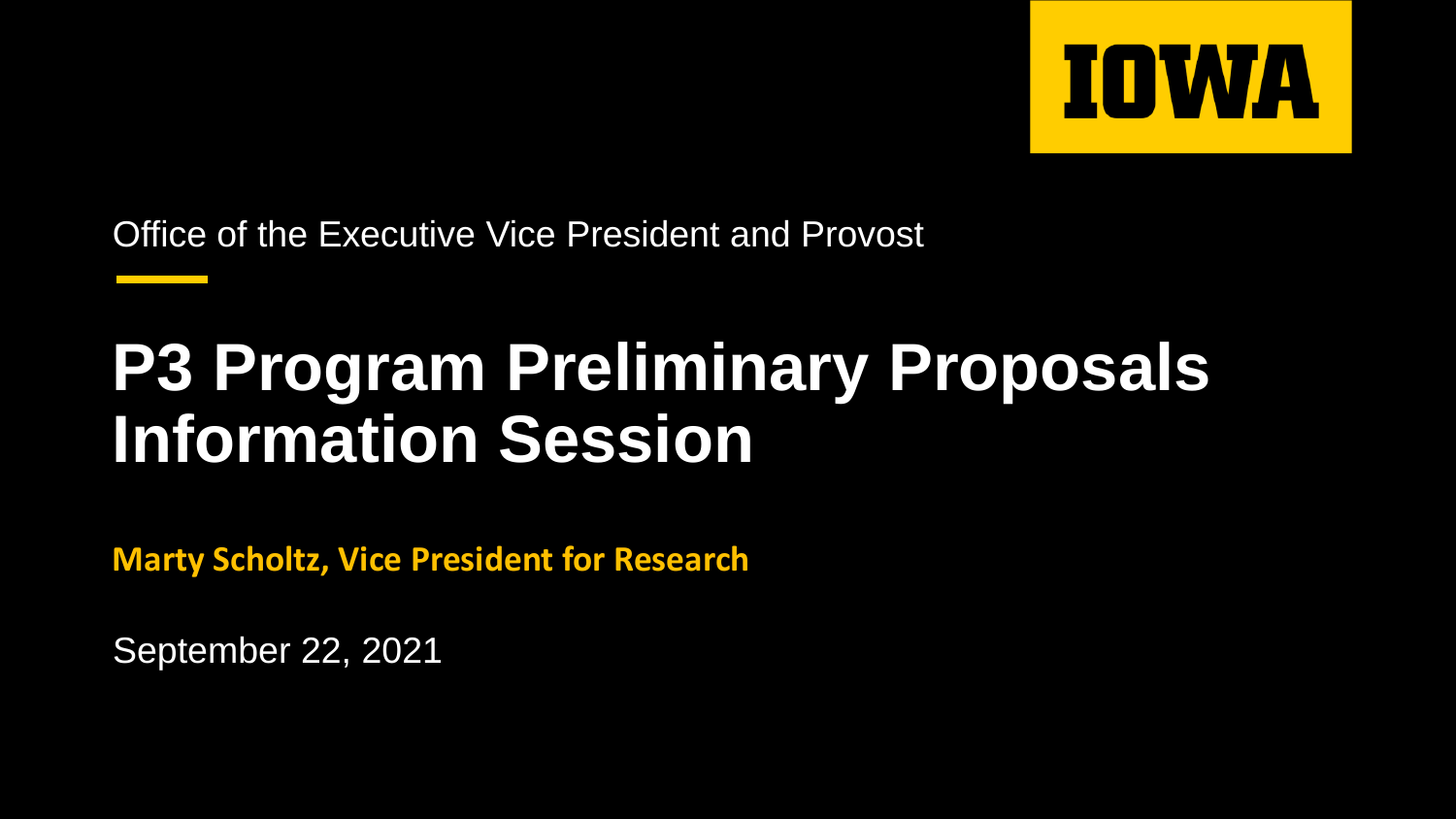### **Agenda**

- P3 Program Overview Marty Scholtz,
- Qualities of a Successful Proposal Marty Scholtz
- Connecting to Institutional Strategic Priorities Mirra Anson
- Developing an Assessment Plan Wayne Jacobson
- Creating a Budget Marty Scholtz
- $\blacksquare$  Q&A

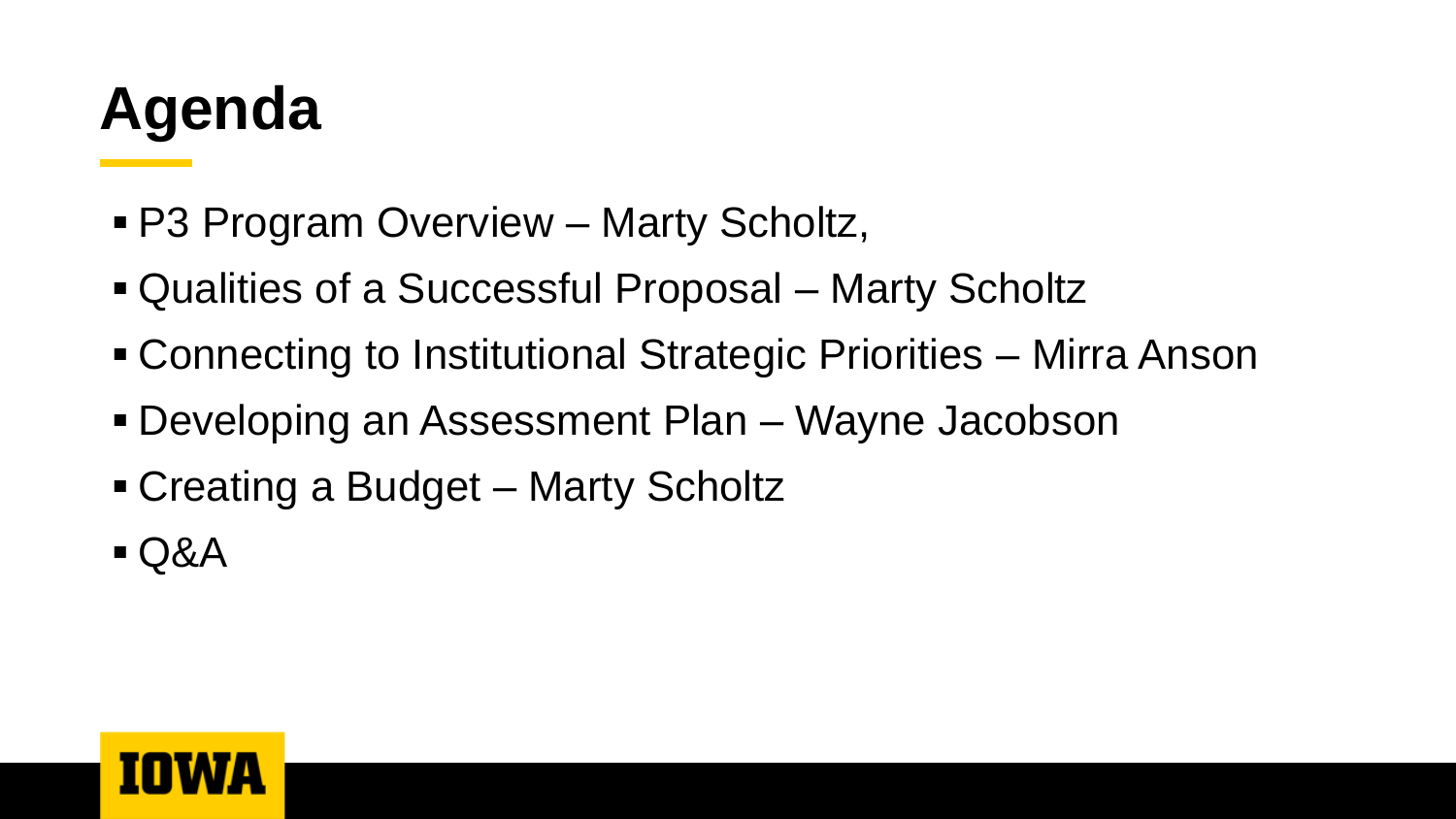#### **P3 Strategic Initiatives Program: Guiding Principles**

- All funds will be used for initiatives that support the UI Strategic Plan
- The anticipated \$15 million in annual revenue will not be enough to support all the strategic needs of the university
- P3 funds will be most valuable when used to leverage other support or to grow new sustainable efforts in support of the strategic plan
- Sustainability of strategic activities beyond P3 support is essential
- Proposals for multi-year non-recurring funds (up to 3 years) will be considered, balanced with proposals that could benefit from one-time or shorter-term support
- The allocation process will be evaluated annually for the purpose of process improvement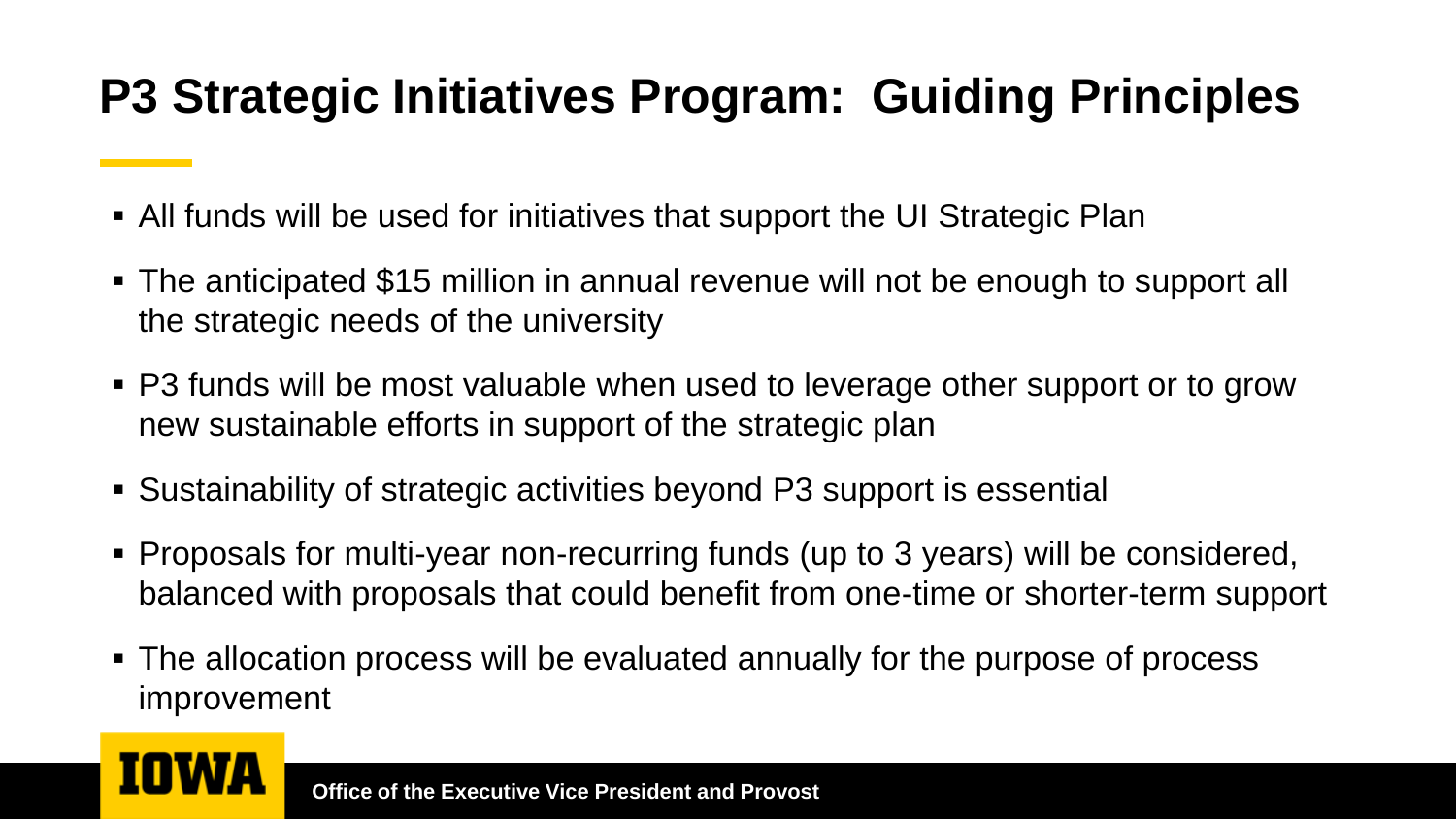## **P3 Review Process Timeline – Year 2 FY2023**

| Sept. 9, 2021         | <b>Call for preliminary proposals</b>                                    |
|-----------------------|--------------------------------------------------------------------------|
| Sept. 22 & 28, 2021   | Info sessions via zoom on how to construct a competitive proposal        |
| Oct. 21, 2021         | <b>Preliminary proposals due</b>                                         |
| Oct. 22-Dec. 8, 2021  | Review by collegiate/central units as applicable and UI Strategy<br>Team |
| Dec. 9, 2021          | Invitations issued to submit a full application                          |
| Feb. 18, 2022         | <b>Full applications due</b>                                             |
| Feb. 19-Mar. 21, 2022 | Review by UI Strategy Team                                               |
| Mar. 22, 2022         | Recommendations submitted to president                                   |
| Mar. 29, 2022         | Recommendations submitted to P3 Board of Directors                       |
| Apr. 2022             | <b>Project Leaders notified of outcome</b>                               |
| <b>July 1, 2022</b>   | P3 funding released to awarded projects                                  |



#### **Office of the Executive Vice President and Provost**

**IOWA**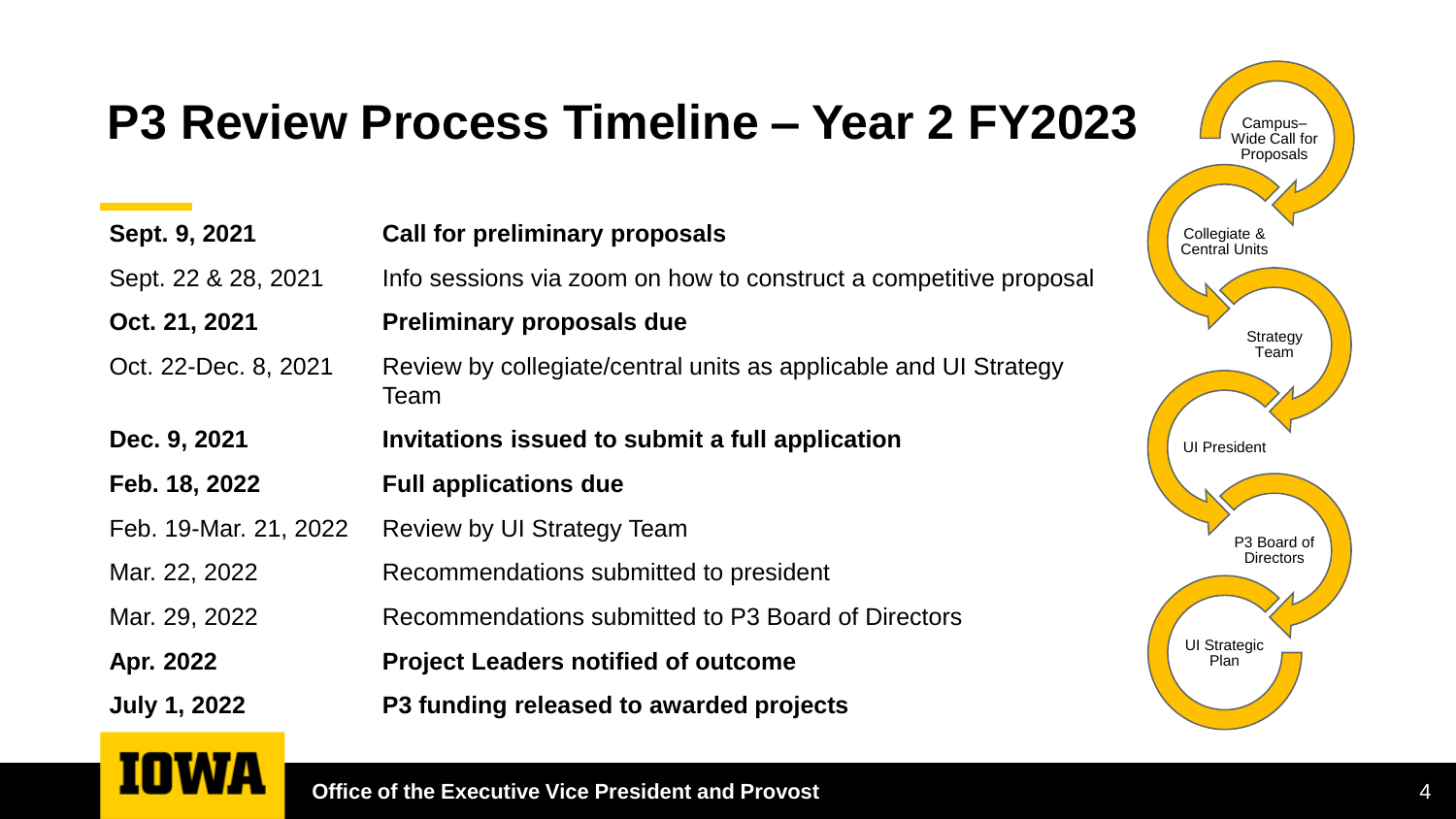### **Qualities of a Successful Proposal**

**Priority will be given to projects that demonstrate the following criteria:**

- **EXTE:** Institutional-level high impact (*i.e.*, a high return on investment) across more than one strategic priority area (student, faculty, and staff success; research and discovery; and diversity, equity, inclusion; and engagement)
- How project activities are **outside of scope, or unable to be supported, through the current budget model**; project activities should extend beyond core functions or operations related to the central missions of teaching, research, and service
- The **potential to leverage additional funds** (*i.e.*, grants, philanthropy, and/or other strategies) to ensure the continuation of project activities post funding-period
- **Cross-campus collaborations,** including interdisciplinary, cross-unit activities that build on existing strengths and/or areas of opportunity for growth and distinction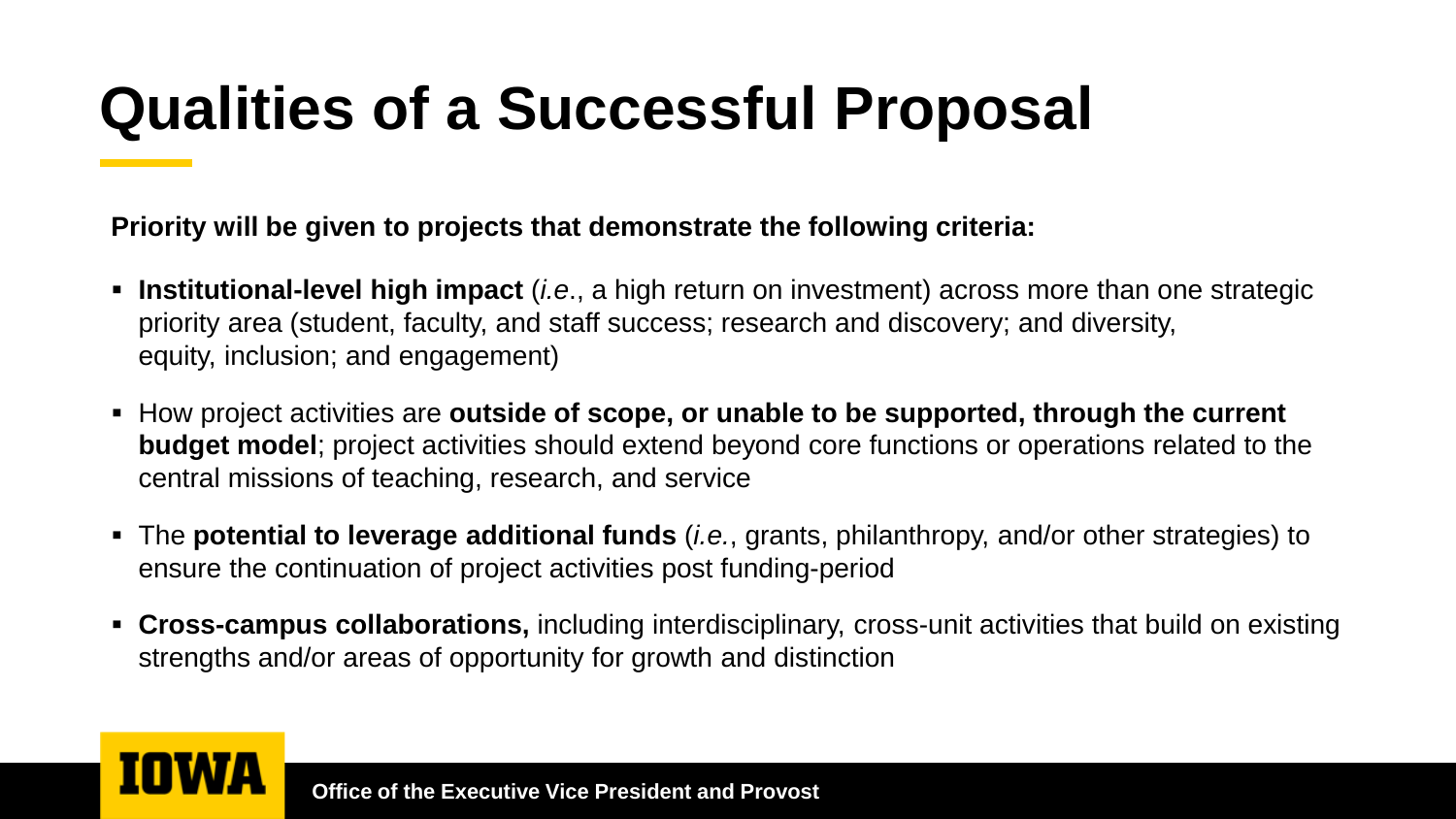#### **Connecting to Institutional Strategic Priorities**

- Student, Faculty, & Staff **Success**
- **Research & Discovery**
- **Diversity, Equity, & Inclusion**

\***Engagement** will be embedded in the strategies of each area

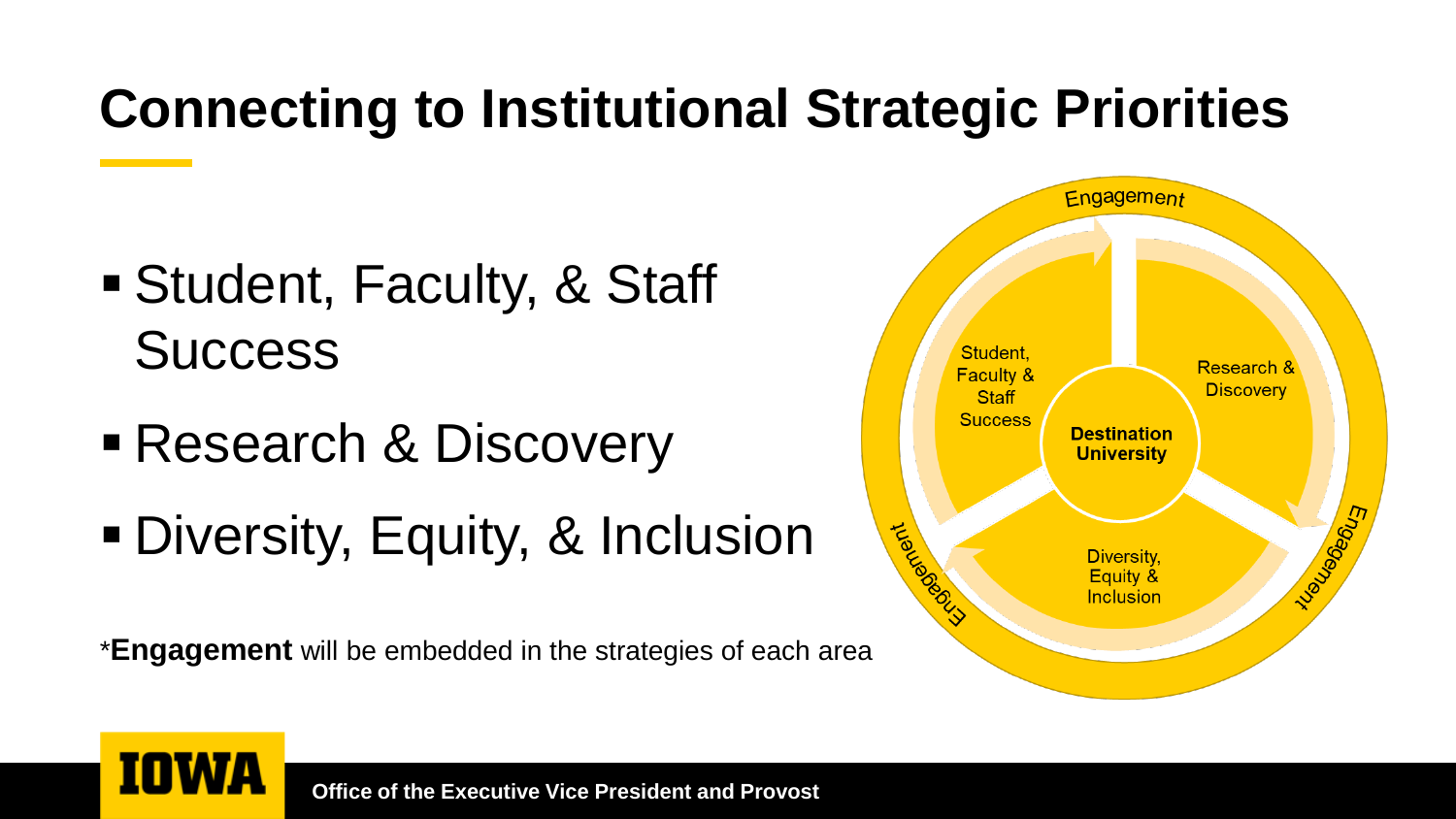#### **Characteristics of a Strong Assessment Plan**

Support first-year student success in high-stakes gateway courses

Facilitate interdisciplinary research partnerships

Increase engagement with more communities around the state



*Goal of the initiative: Assessed in terms of … In order to contribute to …*

Increased rates of student retention and graduation

Increased levels of external research funding

Fulfilling the university's public service mission

✓ Focus on **direct outcomes** of the initiative itself ✓ Monitor **interim progress** as well as final outcomes  $\checkmark$  **Capacity** – who is responsible, resources, timeline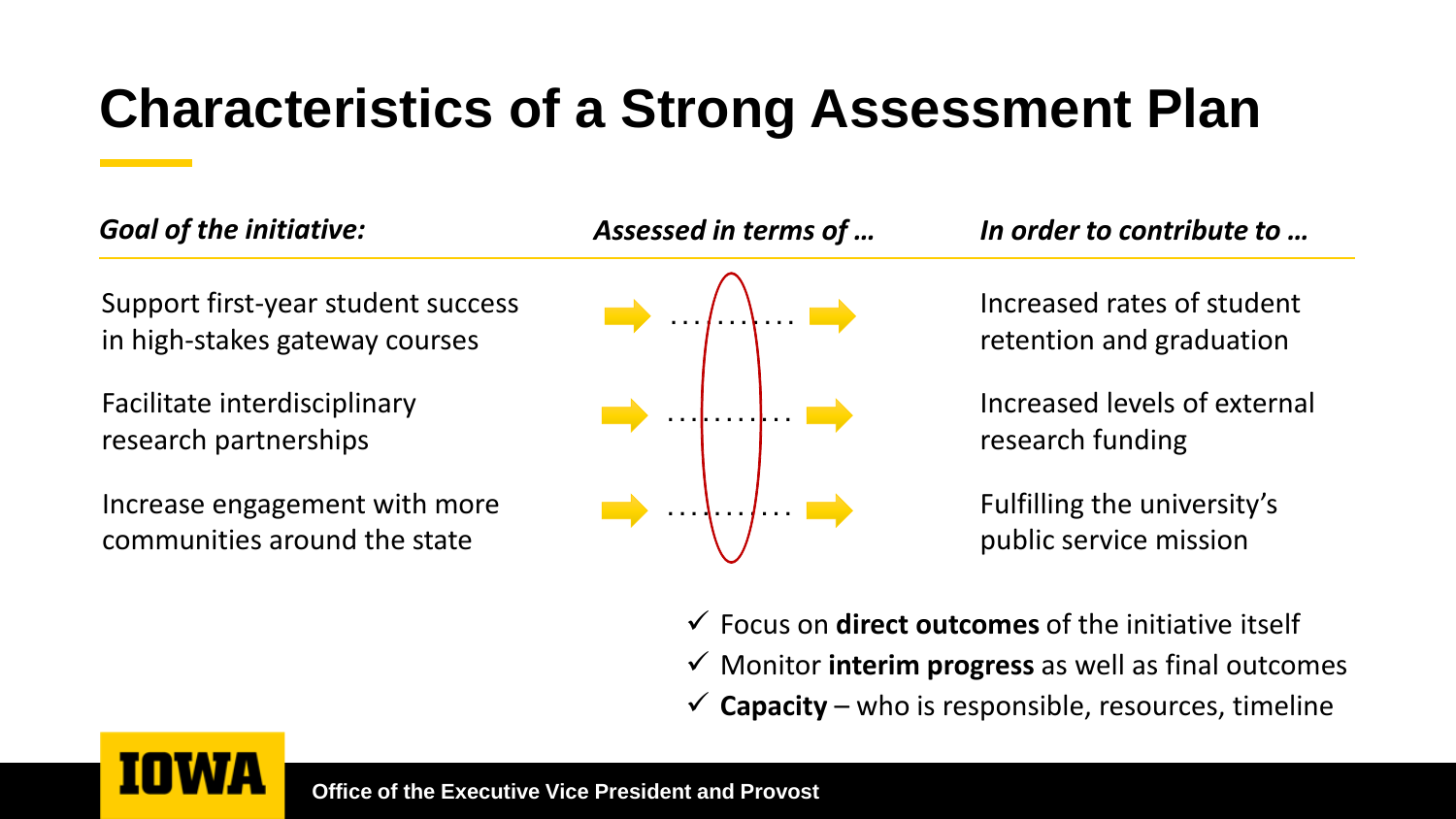#### **Budget Information**

- What to consider when developing a preliminary budget:
	- $\triangleright$ Include only expenses allowed by the university
	- ➢Discuss this project, and the resources being committed, with your collegiate/central unit offices
	- $\triangleright$ Identify resources provided by collaborating units
	- $\triangleright$  If new personnel are needed to support the activities, be sure there is a plan to sustain these positions after the project period
	- ➢The estimated budget should be realistic (e.g., Can activities be supported with roughly the requested amount?)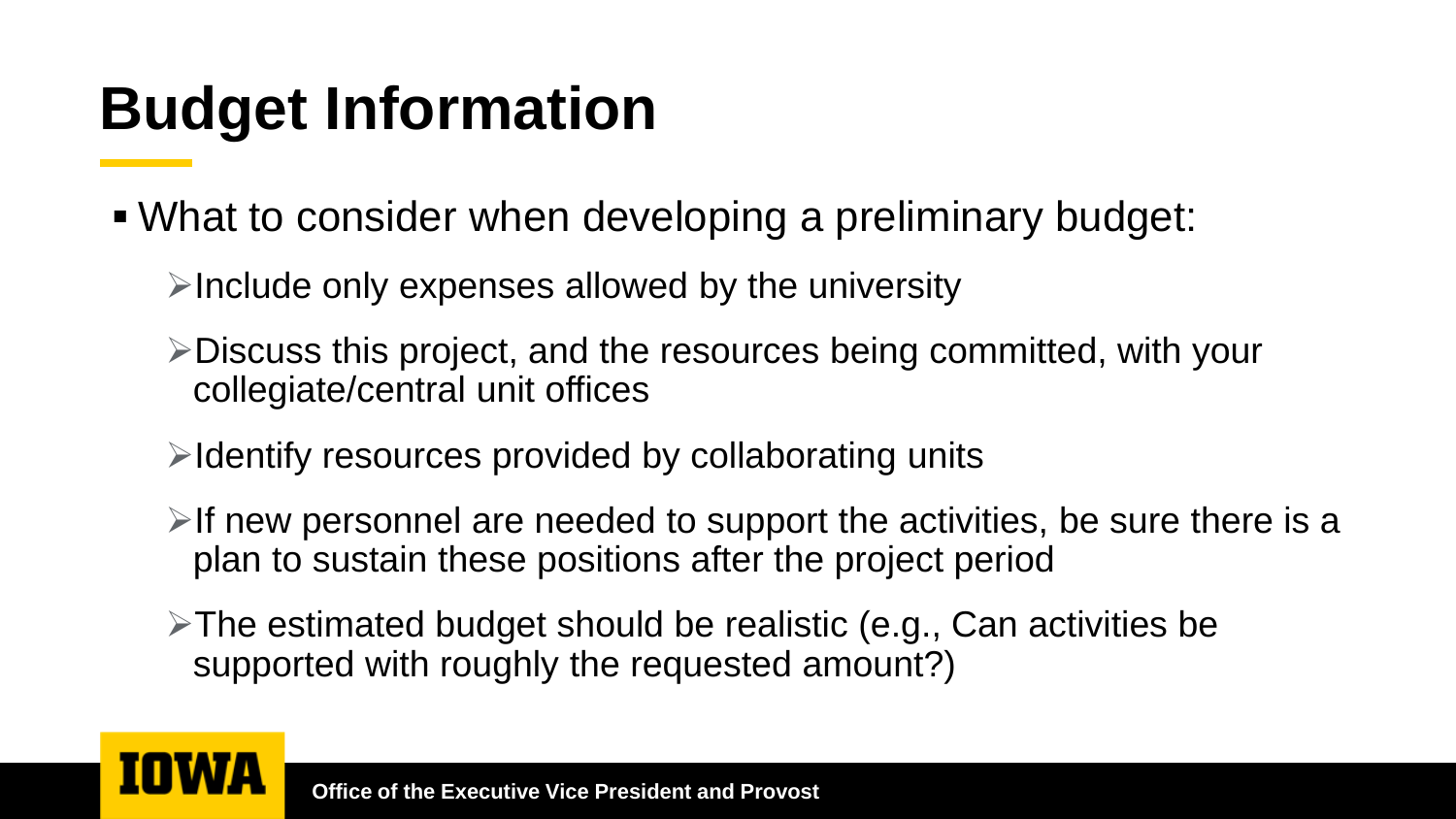# **Q&A**

Office of the Executive Vice President and Provost